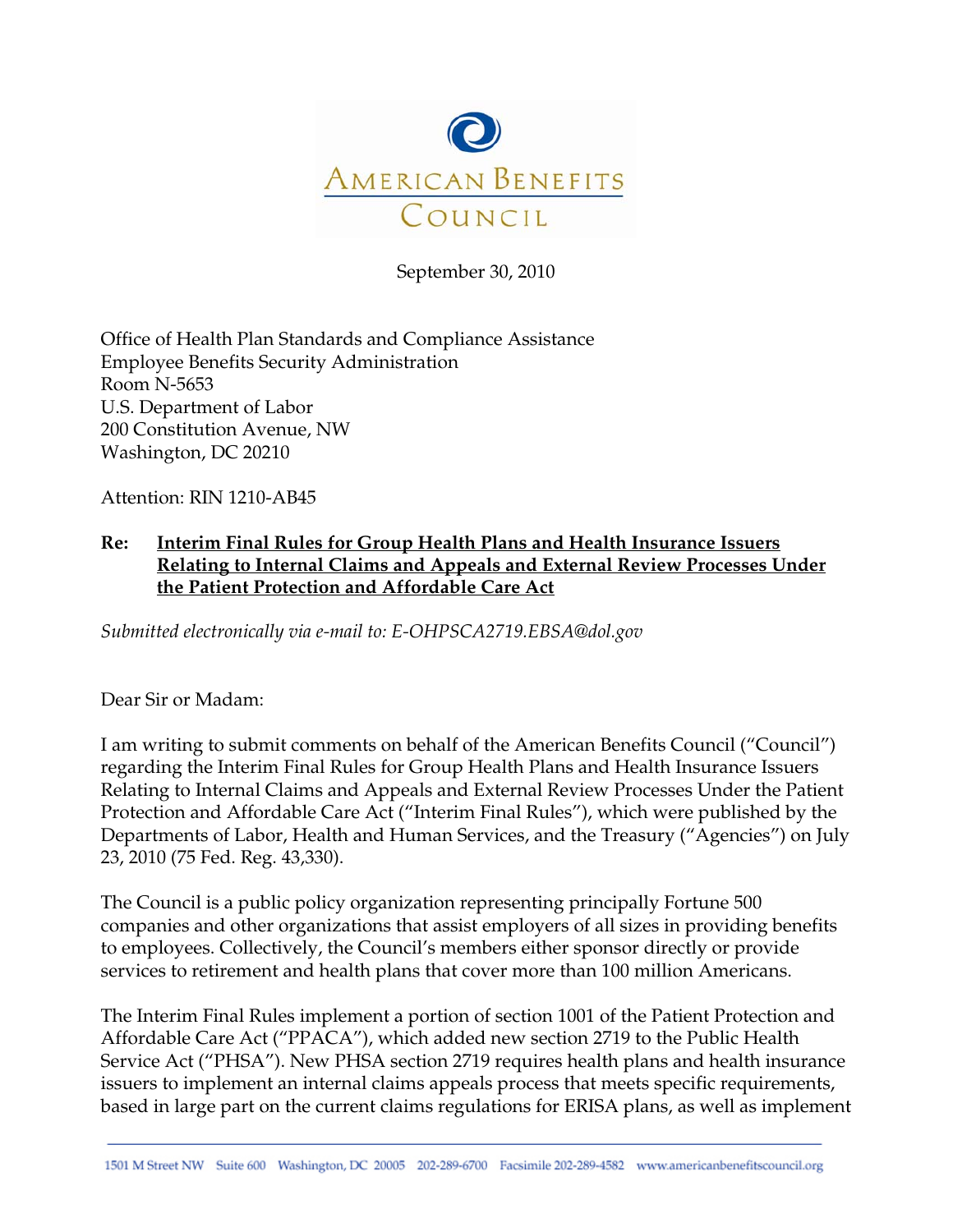a system that will provide claimants with either a State or Federal external review process. The Interim Final Rules apply to plan years beginning on or after September 23, 2010.

The Council appreciates the continued efforts of the Agencies to issue important and timely guidance with respect to PPACA generally and also with respect new PHSA section 2719. We also appreciate the issuance of clarifying guidance on August 23 in the form of Technical Release 2010-01 and again, on September 20, with respect to the issuance of "Questions regarding Affordable Care Act Implementation" and Technical Release 2010- 02. Nonetheless, the Council continues to have significant concerns regarding the internal appeals and external review requirements of the Interim Final Rules and the ability of plans to implement within the short timeframes imposed by the effective date of the Rules. Our specific comments and recommendations are discussed in further detail below.

# **New Requirements for Internal Appeal Processes**

Many of the new requirements under the Interim Final Rules for internal appeals process raise significant substantive and operational concerns for Council members, including, among others: (i) the rule imposing strict adherence on plans with respect to the new internal review requirements (ii) the requirement to include certain technical medical diagnostic codes on any notice of adverse benefit determinations or final adverse benefit determinations, such as Explanation of Benefits (EOBs); (iii) the reduction in the maximum time period for the evaluation of urgent care claims from 72 hours to 24 hours; and (iv) the new requirements regarding the provision of "linguistically appropriate" written materials.

In light of the foregoing, the Council urges the Agencies to withdraw the Interim Final Rules and for new requirements for internal appeals processes issue them in proposed form with an effective date in any final rule of no earlier than plan years beginning on or after January 1, 2012. Many of the provisions contained in the Interim Final Rules appear not to be mandated by new PHSA section 2719, but rather were incorporated into the Interim Final Rules at the discretion of the Agencies. Therefore, the Council requests that the Interim Final Rules be modified to eliminate these provisions and that such provisions be reissued as part of a proposed rule that provides for an appropriate comment period by all interested parties.

#### **New External Review Process Requirements**

Prior to the enactment of PPACA, there was no Federal requirement for ERISA group health plans to provide for external review. Although many states have established external review requirements, such requirements apply to insured health plans only. Selfinsured plans, pursuant to existing section 503 of ERISA, are required to establish and maintain an internal claims and review process as set forth in Department of Labor ("DOL") regulation § 2560.503-1. While some self-insured ERISA plans may voluntarily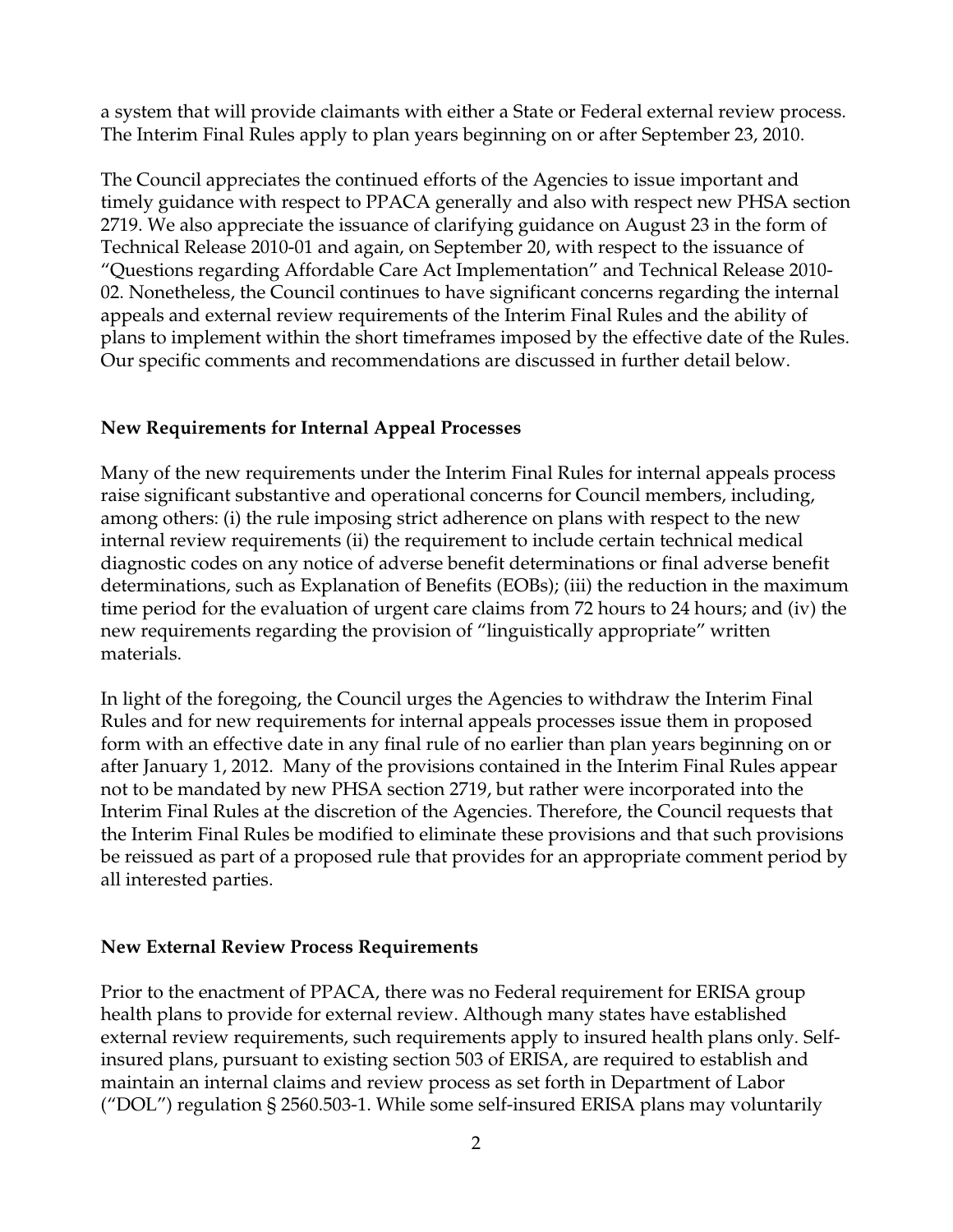provide for some type of external review, it is our understanding that many self-insured ERISA plans do not provide for any external review.

Given the absence of any Federal law external review requirement, many employers who sponsor self-insured ERISA plans may have little to no experience administering an external review process. Moreover, such plans are unlikely to have in place the significant institutional framework associated with the establishment and administration of such a process. Accordingly, for purposes of complying with the Interim Final Rules, many plans will need to undertake a series of significant actions in order to establish a compliant Federal external review process (including identifying and contracting with three independent review organizations ("IROs"), unless a plan's third party administrator is willing to do so on behalf of the plan). Given that many plans are starting from "scratch" in building their external review processes, it is very likely that notwithstanding their best efforts, many plans may be unable to comply with the new Federal external review requirements for this upcoming plan year.

Under the terms of the Interim Final Rules, plans are required to satisfy the safe harbor set forth in the Interim Final Rules<sup>1</sup> and related Technical Release 2010-01, subject to the enforcement safe harbor as provided for in Technical Release 2010-02. The implications for plans that fail to comply with the external review process requirements for this upcoming plan year are significant. Specifically, there is a real likelihood that plans could find themselves subject to ERISA litigation. This is because, notwithstanding the enforcement safe harbor set forth in Technical Release 2010-02, the Interim Final Rules in conjunction with Technical Release 2010-01 establish a standard of compliance for plans. Regardless of whether the standard set forth in the Technical Release is characterized as a safe harbor, it represents an enumerated standard of compliance that must be met by plans. Thus, to the extent that a plan fails to comply with this standard, it could find itself subject to a costly ERISA suit both with respect to claims for benefits, and also for failure to satisfy the standard itself.

The "strict adherence" requirement in the Interim Final Rules only serves to exacerbate this problem. Under this rule, as discussed in greater detail below, a claimant is deemed to have exhausted the internal claims and appeals process to the extent that a plan fails to strictly adhere to the new requirements for internal claims and appeal processes. Given the broad scope of these new requirements (which require plans to undertake a host of actions between now and the start of the next plan year, such as prepare to provide claimants with notice of an urgent care benefit determination within no more than 24 hours or the new coding requirements for EOBs and notices), and given the limited time in which plans have to undertake these actions, it is quite possible that many plans will find themselves, despite good faith efforts, in violation of the strict adherence rule; the result being that claimants would be able to go straight to external review or litigation. Coupled with the fact that plans are unlikely to have sufficient time to establish compliant external review processes, the likely end result is that claims, which most appropriately should have been

 $^1$  Temp. Treas. Reg. § 54.9815-2719T(d); 29 C.F.R. § 2590.715-2719(d); 45 C.F.R. § 147.136(d).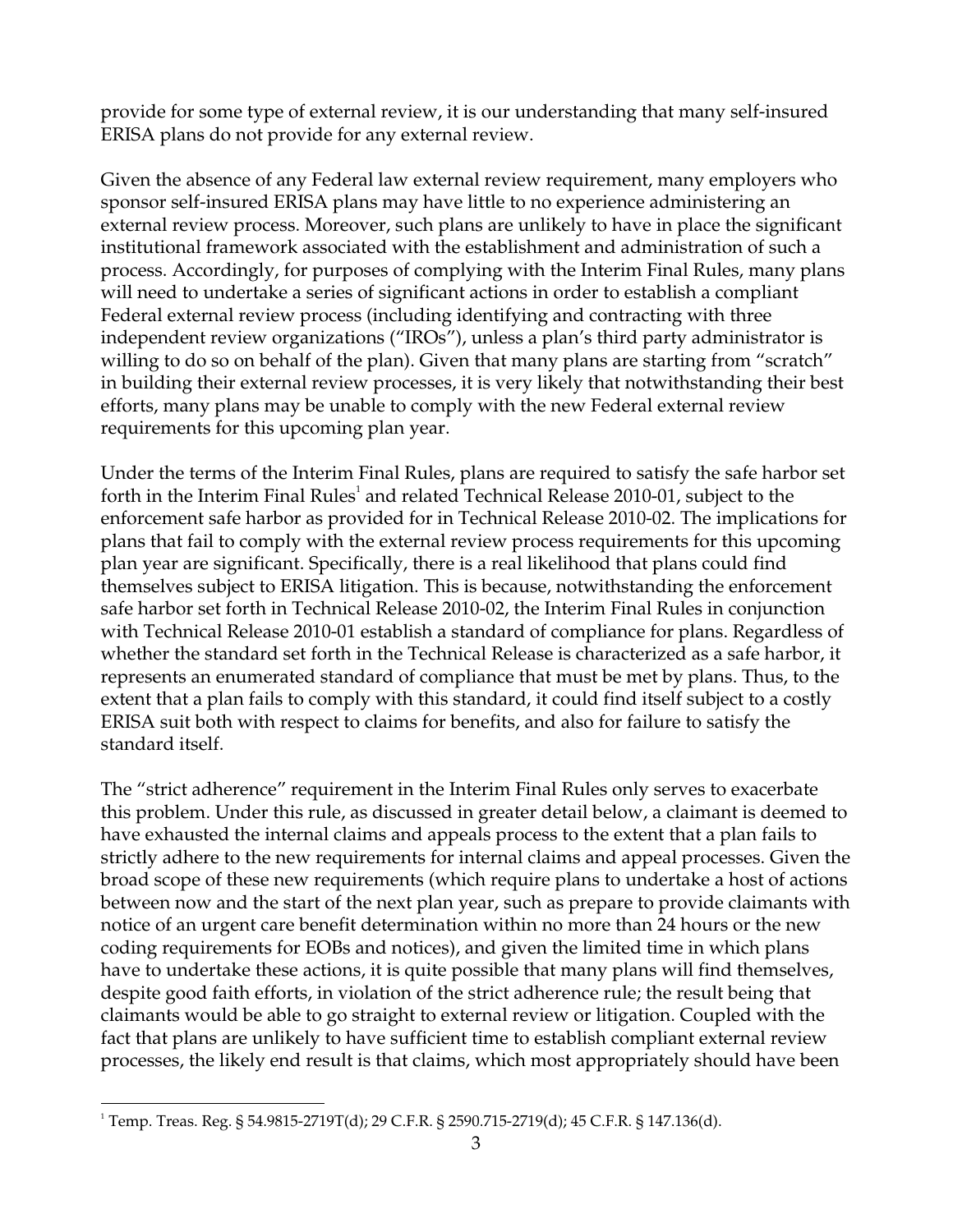resolved at the internal review stage, find themselves in State or Federal court, where resolution thereof is often very costly relative to the dollar amount of the claim itself and far from timely.

The Council appreciates the enforcement safe harbor provided in Technical Release 2010- 01 with respect to the Federal external review standard. Nonetheless, the enforcement safe harbors do not address the serious litigation risk that exists for self-insured ERISA plans by reason of the issuance of the Interim Final Rules. Moreover, for many plans the enforcement safe harbors are unlikely to be of sufficient duration. The Council understands that plans are encountering significant difficulties in connection with establishing external review processes (including with respect to contracting with a qualifying IRO) and that many plans may need up to a full plan year to implement a compliant external review process. Therefore, the Council strongly recommends that the Agencies use their authority under new PHSA section 2719(c) to deem compliant any independent and unbiased external review process used by an ERISA plan as of March 23, 2010, the date of the PPACA's enactment, and provide for important transition relief for all other ERISA plans to provide them with sufficient time to implement a compliant external review process.

Specifically, the Council requests that the Agencies use their authority under new PHSA section 2719 $(c)^2$  and issue guidance providing that self-insured ERISA plans are deemed to have in effect a compliant Federal external review process for purposes of new PHSA section 2719 to the extent they (or their third party administrator) had a contract with an IRO in effect as of March 23, 2010 that will continue through the plan year beginning on or after September 23, 2010.

In addition, we request that the Agencies provide for important transition relief for all other ERISA plans (*i.e.*, plans without an existing contract with an IRO) to provide them with sufficient time to implement a compliant external review process. This transition relief is critical to ensure that self-insured ERISA plans are afforded sufficient time to comply with the new external review requirements. The Agencies provided similar transition relief to States with respect to the establishment of compliant State external review laws, in recognition of the fact that some States have no mandated state external review processes at all (thus they are very similar to ERISA plans that currently lack external review programs). According to the Preamble to the Interim Final Rules, "at least six States did not have external review laws when [PPACA] was enacted; therefore, issuers in those States were not required to implement an external review process". $3$ 

Given the critical need for transition relief from the Interim Final Rules for ERISA plans that currently lack any external review programs, and given the Agencies' willingness to

 $2^2$  Specifically, PHSA section 2719(c) provides that "[t]he Secretary may deem the external review process of a group health plan or health insurance issuer, in operation as of the date of enactment of this section, to be in compliance with the applicable process established under subsection (b), as determined appropriate by the Secretary."

 $3$  75 Fed. Reg. 43339.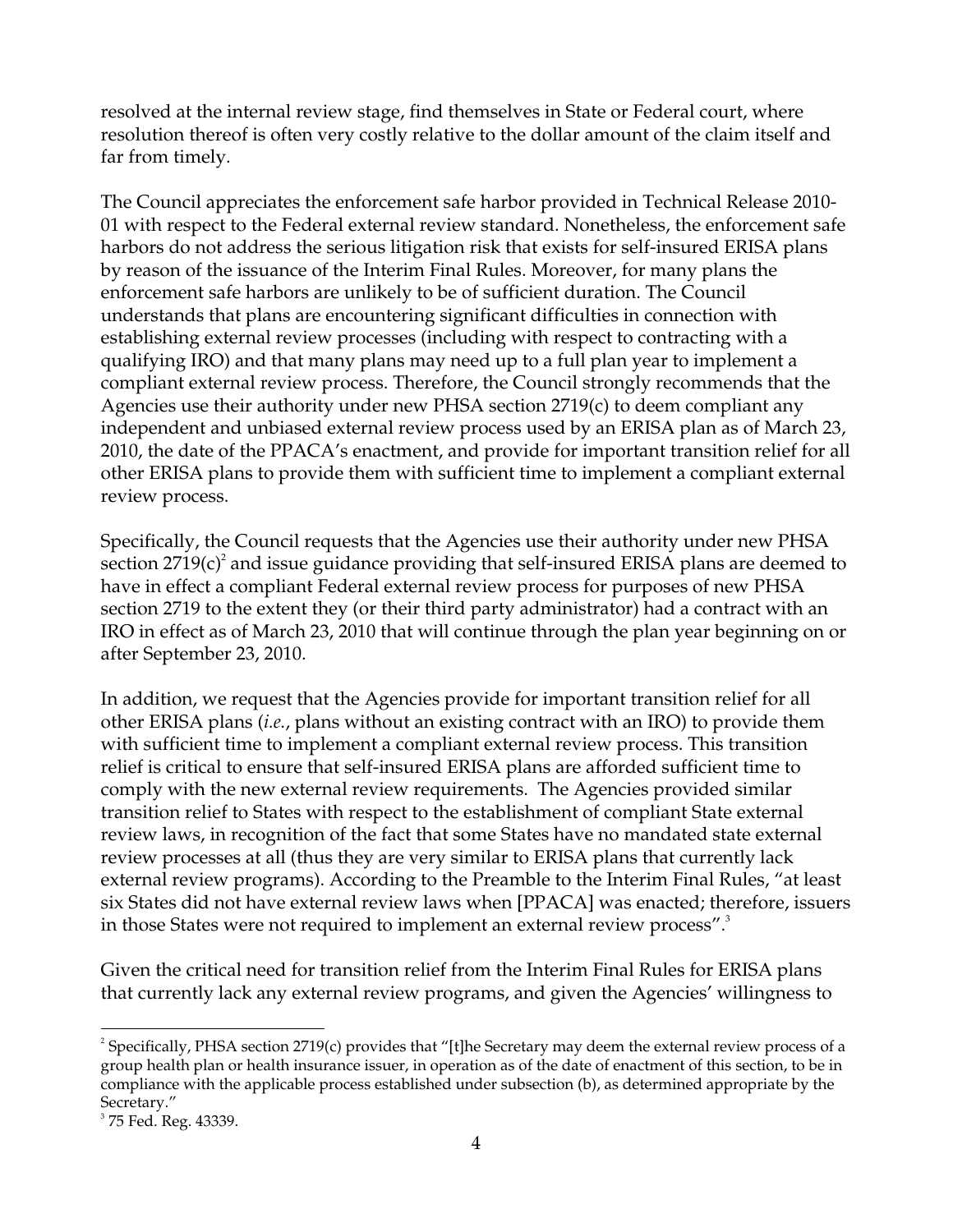provide similar relief to the States, the Council requests that the Agencies issue guidance providing a transition rule for self-insured plans that did not have an external review program in place as of March 23, 2010. These plans would be required to enter into a contract with at least one IRO (or where the plan has a contract with a third party administrator that, in turn, contracts with an IRO) prior to July 11, 2011 to provide an independent, unbiased external review of eligible claims no later than plan years beginning on or after January 1, 2012.

Lastly, the Council understands that the Agencies expect to issue future guidance regarding the specific standards for the Federal external review requirement under PHSA section 2719(b)(2) and the Interim Final Rules. The Council requests that any such standards be published in proposed form (versus as interim final rules) to ensure that all interested parties are afforded a meaningful opportunity to comment prior to such standards becoming effective with respect to group health plans. These rules should be published in final form at least six months prior to an effective date which should apply no earlier than plan years beginning on or after January 1, 2012.

## **Recommendations for Substantive Modifications to Internal Appeals and External Review Requirements**

As described above, the Council has significant concerns regarding the new requirements for internal appeals processes in the Interim Final Rules and requests that those provisions be withdrawn and reissued as a proposed rule with a public comment period. If the Agencies do not withdraw and reissue the Interim Final Rules in whole or in part, we request that the Interim Final Rules be modified consistent with the recommendations that follow.

#### *Strict Adherence Standard*

 The Interim Final Rules provide that if a plan or issuer fails to strictly adhere to all the current and new regulatory requirements for internal claims and appeals processes, then the claimant will be deemed to have exhausted all internal appeals and proceed directly to external review or pursue litigation. This appears to be the case even where the participant has not otherwise been prejudiced in any way. Unlike existing regulatory requirements, this new standard applies regardless of whether the plan or issuer has substantially complied with these requirements or where any error committed was de minimis. Although the enforcement grace period included in Technical Release 2010-02 provides temporary relief from agency enforcement until July 1, 2011, we do not believe it prevents a plan participant from initiating costly external review and/or litigation without first exhausting internal appeals processes.

The new strict adherence standard is highly problematic, particularly given the substantial challenges plans face in implementing the Interim Final Rules. We believe there is a strong likelihood that the strict adherence standard will operate to allow many claimants to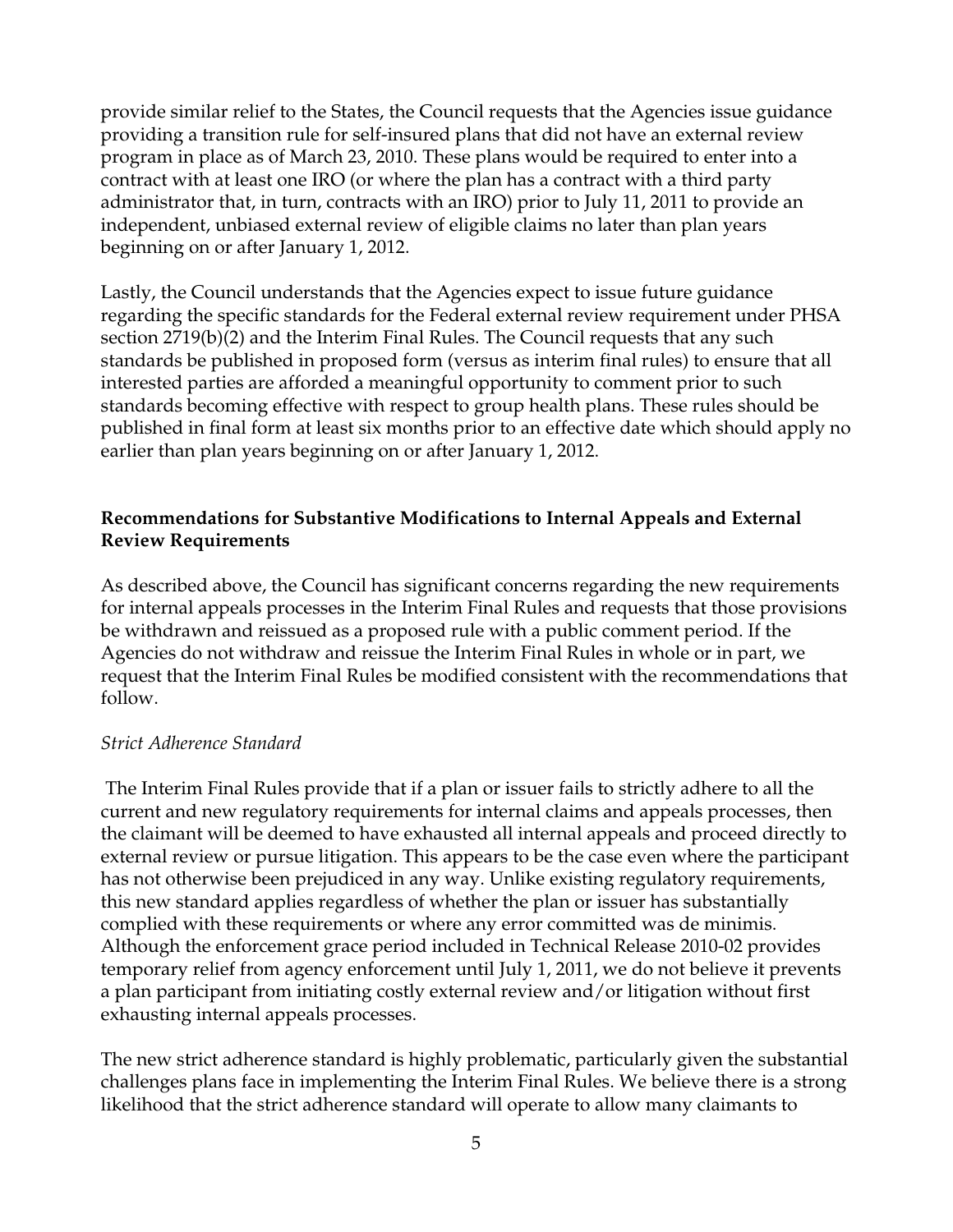essentially bypass internal appeals processes, which generally provide claimants and plans with an efficient and cost-effective means for timely resolution of disputed benefits claims. Such a rule is undesirable from a policy perspective as it will permit individuals to initiate expensive external review processes<sup>4</sup> or file suit in Federal court, for appeals that could most appropriately be resolved at the internal appeals level in a timely and cost-effective manner. According to the Preamble to the Interim Final Rule, a recent report found that the average cost of an external review was \$605. Increased plan costs are ultimately shouldered by participants as well, in the form of higher employee contributions for coverage.

If the Interim Final Rules are not withdrawn and re-proposed, we request that the strict adherence standard be eliminated in any subsequent modified or final regulations.

## *Requirement to Provide Diagnostic, Treatment and Other Codes in Notices*

The Interim Final Rules include new content requirements for notices to participants. These include a requirement that a plan or issuer ensure that any notice of adverse benefit determination or final adverse benefit determination include diagnosis codes (such as an ICD-9 code, ICD-10 code or DSM-IV code), the treatment code (such as a CPT code) and the corresponding meanings of these codes.

This requirement to disclose medical codes raises privacy and other concerns regarding the value of such information to participants for understanding the reasons for a benefit determination. Since the existing ERISA rules broadly define "adverse benefit determination", the result of this new requirement will be to require plans routinely to disclose detailed and highly sensitive information regarding diagnosis and treatment on Explanation of Benefits and similar notices. This new requirement raises significant privacy concerns, particularly for coverage related to mental health and substance use disorders, reproductive health, communicable diseases and other highly sensitive health conditions. These privacy concerns are further heightened where adult children to age 26 are now eligible for coverage under their parents' plans.

While the Council agrees that participants need to have information sufficient to effectively appeal an adverse benefit determination, it is not clear that this new requirement adds to that information in a meaningful way. Given these significant concerns, we recommend that disclosure of diagnostic or similar codes be required only upon request by participants. Furthermore, if mandated disclosure of such codes is retained in any final guidance, we strongly recommend that a period of public comment and consumer testing be conducted similar to that being used by the National Association of Insurance Commissioners ("NAIC") to develop a standard Explanation of Coverage as required by PPACA. Consumer testing would be particularly important for determining the understandability and value of medical code disclosure on EOBs and other notices.

<sup>4</sup> According to the Preamble to the Interim Final Rule, a recent report finds that the average cost of an external review was \$605.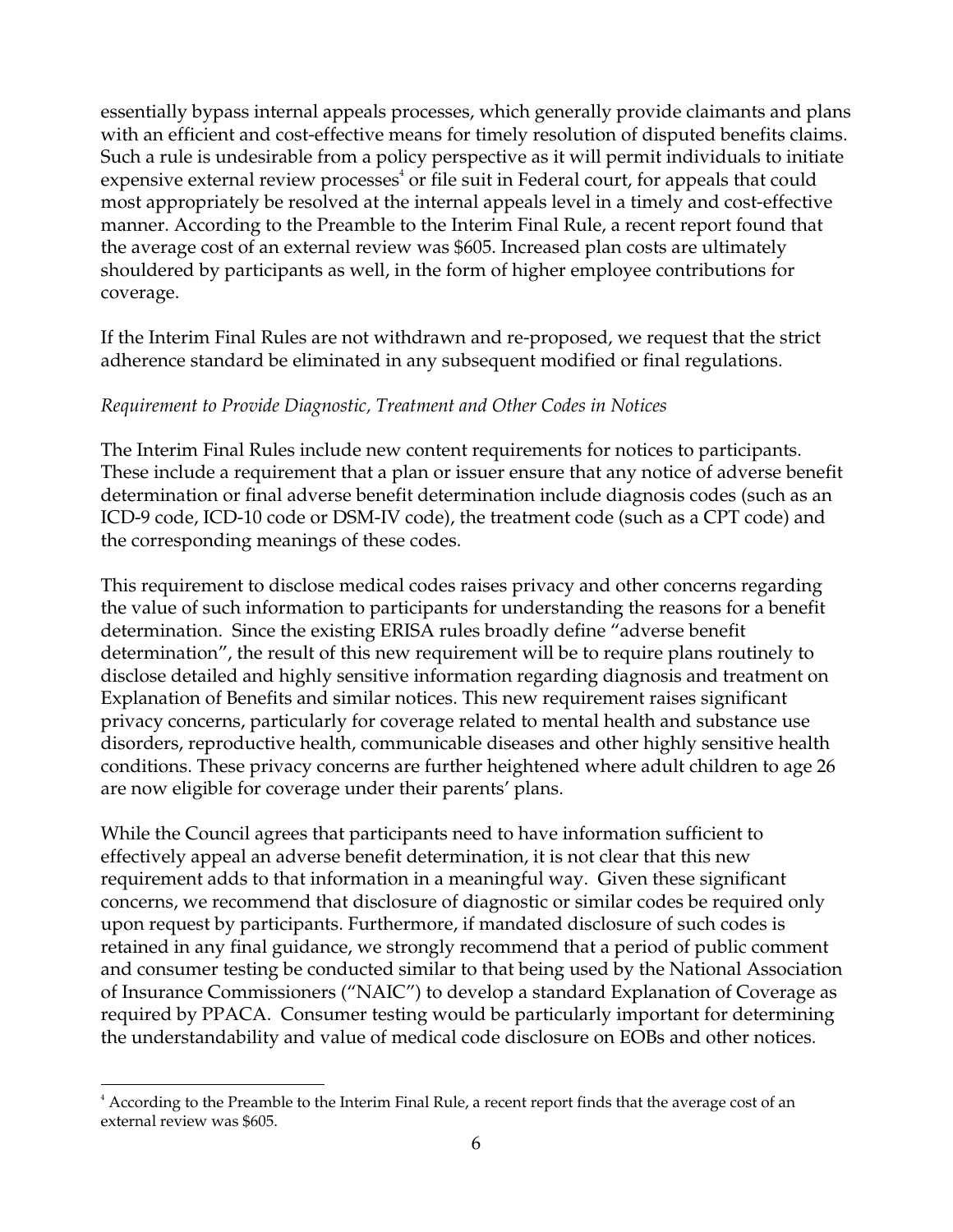## *New 24-Hour Rule for Urgent Care Claims*

The Interim Final Rules would decrease the maximum amount of time that a plan has to respond to an urgent care claim from 72 to 24 hours. Such a change will increase a plan's costs of reviewing claims significantly, due to the fact that claims would need to be processed seven days a week. Furthermore, the change is unnecessary as plans are already required to review urgent care claims as soon as possible, unless it is otherwise impossible to do so.

The current ERISA regulation regarding claims procedures requires a plan to inform a claimant of an urgent care benefits determination "as soon as possible…but not later than 72 hours".<sup>5</sup> Therefore, plans are already required to respond as quickly as possible. In other words, the plan cannot wait 72 hours or even 24 hours before informing the claimant of the plan's determination if the plan can inform the claimant sooner. Only where it is otherwise *impossible* for a plan to respond as soon as possible is a plan afforded additional time, up to a total of 72 hours, to evaluate the claim. Thus, imposing a maximum 24-hour limit is, at a minimum, wholly unnecessary and, at worst, setting up plans and issuers for noncompliance.

We agree that urgent care claims should be handled as quickly as possible. We believe, however, that the decision making timeframes in the existing ERISA claims regulations appropriately balanced participants' need for timely administration of urgent care claims with the operational realities of claims administration. In light of the foregoing, we request that the Interim Final Rules be modified to either retain the 72-hour rule provided for under existing ERISA rules, or, at a minimum, allow plans one full business day to evaluate a claim.

# *"Testimony" for Purposes of Internal Claims and Appeals Processes*

The Interim Final Rules require that a plan or issuer allow a claimant to present "testimony as part of the internal claims and appeals process."6 We request confirmation that a plan may require that such testimony be provided in written form, as opposed to oral testimony. If a plan or issuer were required to provide a venue for, and hold hearings to accept, oral testimony, this would significantly increase administrative cost and burden for the appeals process and ultimately the plan and participants. We believe written testimony would satisfy the statutory requirements, sufficiently protect the interests of the claimant and avoid unnecessary costs.

# *Provision of Notices in a "Culturally and Linguistically Appropriate" Manner*

The Interim Final Rules require that notices pertaining to available internal claims and appeals and external review processes be provided in a "culturally and linguistically

<sup>5</sup> 29 C.F.R. §2520.503-1(f)(2)(i).

<sup>6</sup> Temp. Treas. Reg. § 54.9815-2719T(b)(2)(ii)(C); 29 C.F.R. § 2590.715-2719(b)(2)(ii)(C); 45 C.F.R.

<sup>§147.136(</sup>b)(2)(ii)(C).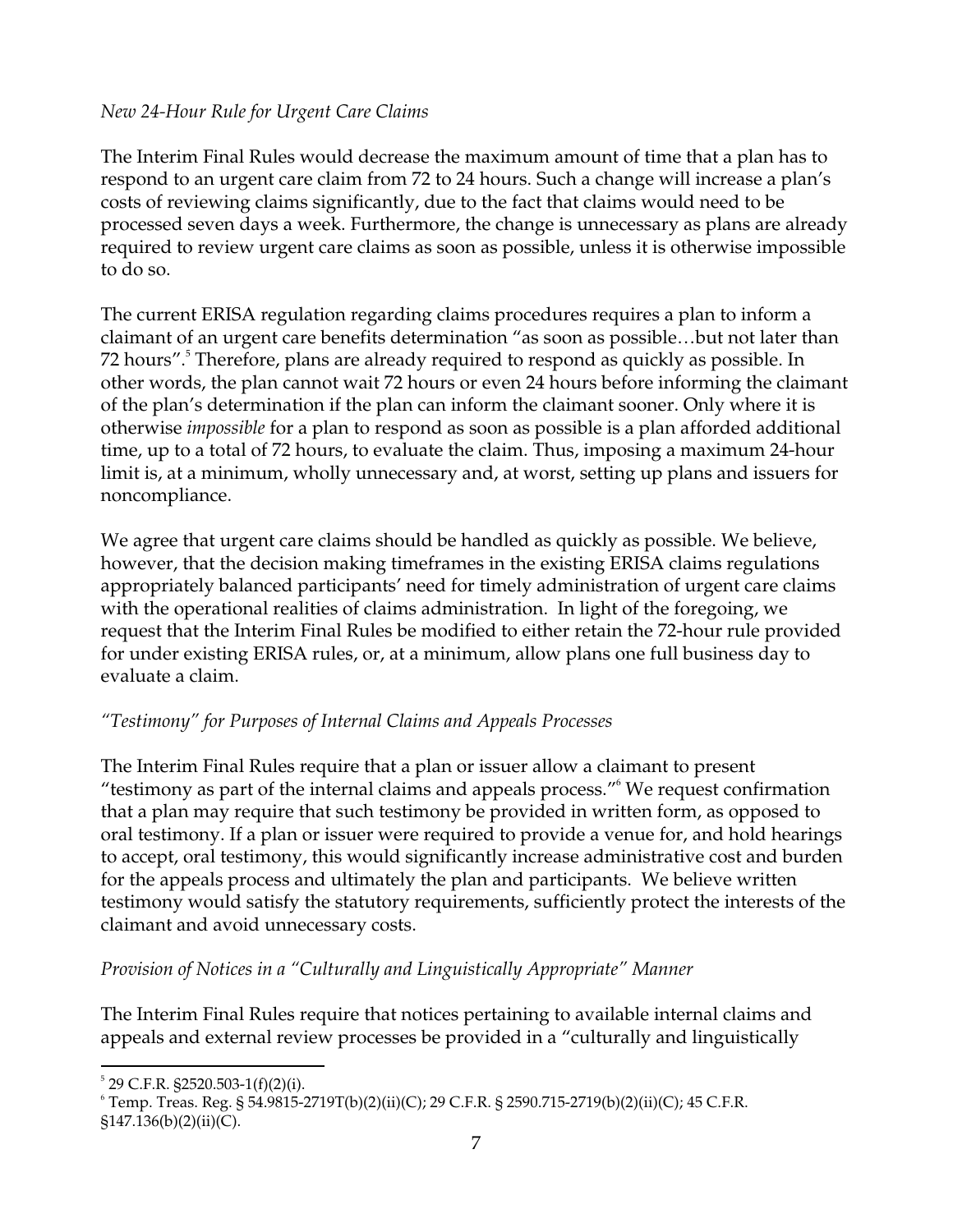appropriate" manner. The Interim Final Rules require that notices be provided in a non-English language if a certain number of individuals are literate in the same non-English language. Specifically, the Interim Final Rules provide that:

- If a group health plan covers fewer than 100 participants at the beginning of a plan year, assistance is required if 25 percent or more of all plan participants are literate only in the same non-English language.
- If a group health plan covers 100 or more participants at the beginning of a plan year, assistance is required if the lesser or 500 or more participants, or 10 percent or more of all plan participants, are literate only in the same non-English language.
- If coverage is provided in the individual insurance market, assistance is required if 10 percent or more of the population residing in the claimant's county are literate only in the same non-English language.

To the extent that any of the preceding thresholds are met, a plan must: (i) include a statement in the English version of all notices, prominently displayed in the non-English language, offering the provision of such notices in the non-English language; (ii) if a request is made by a claimant, provide all subsequent notices in the same non-English language; and (iii) ensure that customer assistance processes provide assistance in the appropriate non-English language.

The thresholds used for purposes of the Interim Final Rules are those that currently apply under ERISA with respect to Summary Plan Descriptions ("SPDs") for group health plans. Significantly, however, the Interim Final Rules require plans to provide, upon request, written notices in the non-English language of the individual who makes such a request. The requirement that plans translate written notices into one or more non-English languages represents a significant deviation from existing ERISA rules, which do not require that notices be provided in languages other than English. The ERISA regulations for SPDs expressly state that any assistance provided "need not involve written materials".<sup>7</sup> The regulations provide only that the requisite assistance must be (i) provided in the non-English language common to participants, and (ii) calculated to provide them with a reasonable opportunity to become informed as to their rights and obligations under the plan.

Requiring that plans translate each notice of an adverse benefit determination or appeal into another language will be administratively burdensome. In contrast, plans and issuers are familiar with the current ERISA rules and have established systems in place to comply with such rules. We believe the existing rules under ERISA are sufficient to ensure that all participants have appropriate access to essential information with respect to their claims and appeals rights and obligations under ERISA. For these reasons, we request that the Interim Final Rules be modified to adopt the ERISA standards set forth in the DOL

 $\overline{a}$  $7$  29 C.F.R §2520.102-2(c).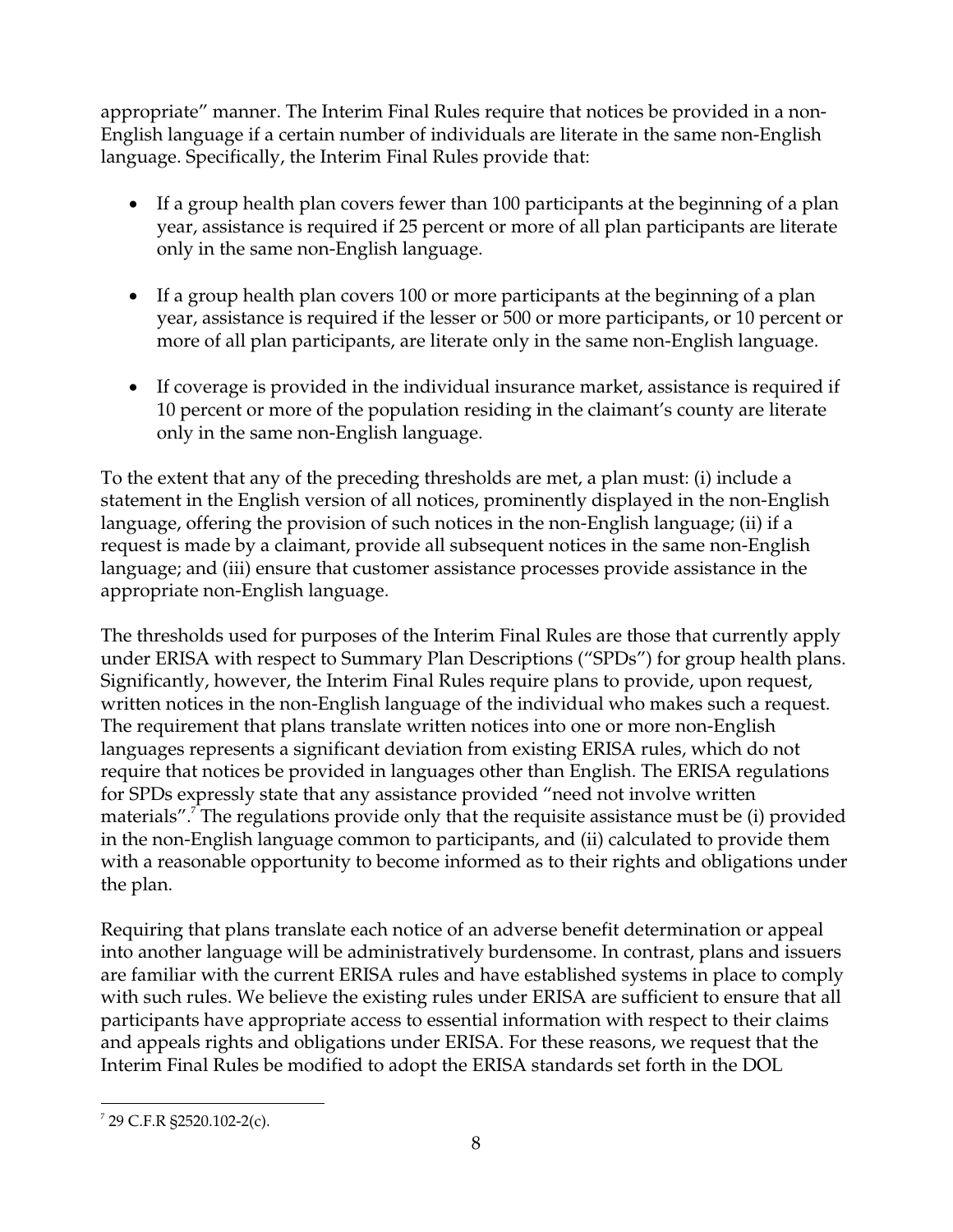regulations previously cited for purposes of providing notices in a "culturally and linguistically appropriate" manner.

# *External Review Requirements Related to Independent Review Organizations (IROs)*

As discussed above, the Interim Final Rules require that if a plan or issuer is not subject to an applicable State external review process, such plan or issuer must comply with a Federal external review process. The Agencies subsequently established an interim enforcement safe harbor and guidance for self-insured group health plans as set out in Technical Release 2010-01.

One of the requirements of Technical Release 2010-01, is that a plan or issuer must use the services of an IRO to conduct the external review. The plan or issuer must contract with at least three IROs for such purpose under the plan. We believe this requirement is unnecessarily burdensome, given that the IROs are required to be accredited by the Utilization Review Accreditation Commission ("URAC") or a similar nationallyrecognized accrediting organization and such accreditation standards assure that the IROs are free from conflict of interest. Given such accreditation, it is unclear how contracting with three IROs would increase the degree of independence with which a claim is reviewed. In fact, the duplication of negotiating, contracting, and coordinating all of the requirements in the safe harbor with three different IROs will substantially add to the time and costs associated with complying with the new Federal external review requirement.

Another issue related to IROs is whether such organizations will be considered fiduciaries for purposes of ERISA. Under current ERISA rules, a plan fiduciary is determined through a functional test and encompasses those entities that "exercise[] any authority or control respecting management or disposition of [the plan's] assets".<sup>8</sup> Given that any decision made by an IRO with respect to an external appeal must be binding on the plan $^{\circ}$ , questions arise as to whether the benefits decision causes the IRO to become a plan fiduciary, regardless of whether the IRO wants and/or contractually assents to assume ERISA fiduciary status. Given the importance of this issue to plan sponsors and other involved parties, the Council recommends that the Agencies provide opportunity for additional public comment prior to issuing any final regulations.

# *External Review Should Not Be Applied to Coverage Determinations*

If a plan is not located in a State that requires an external review process that meets minimum standards, or if the plan is self-funded, the plan must implement a Federal external review process enumerated in the Interim Final Rules and elaborated upon in Technical Release 2010-01. The Interim Final Rules require external review not only for denials based on medical necessity, experimental or investigational treatments, or

 $\overline{a}$ 8 ERISA §3(21)(A).

<sup>9</sup> Temp. Treas. Reg. § 54.9815-2719T(d)(2)(iv); 29 C.F.R. § 2590.715-2719(d)(2)(iv); 45 C.F.R. §147.136(d)(2)(iv), Technical Release 2010-01, page 6.